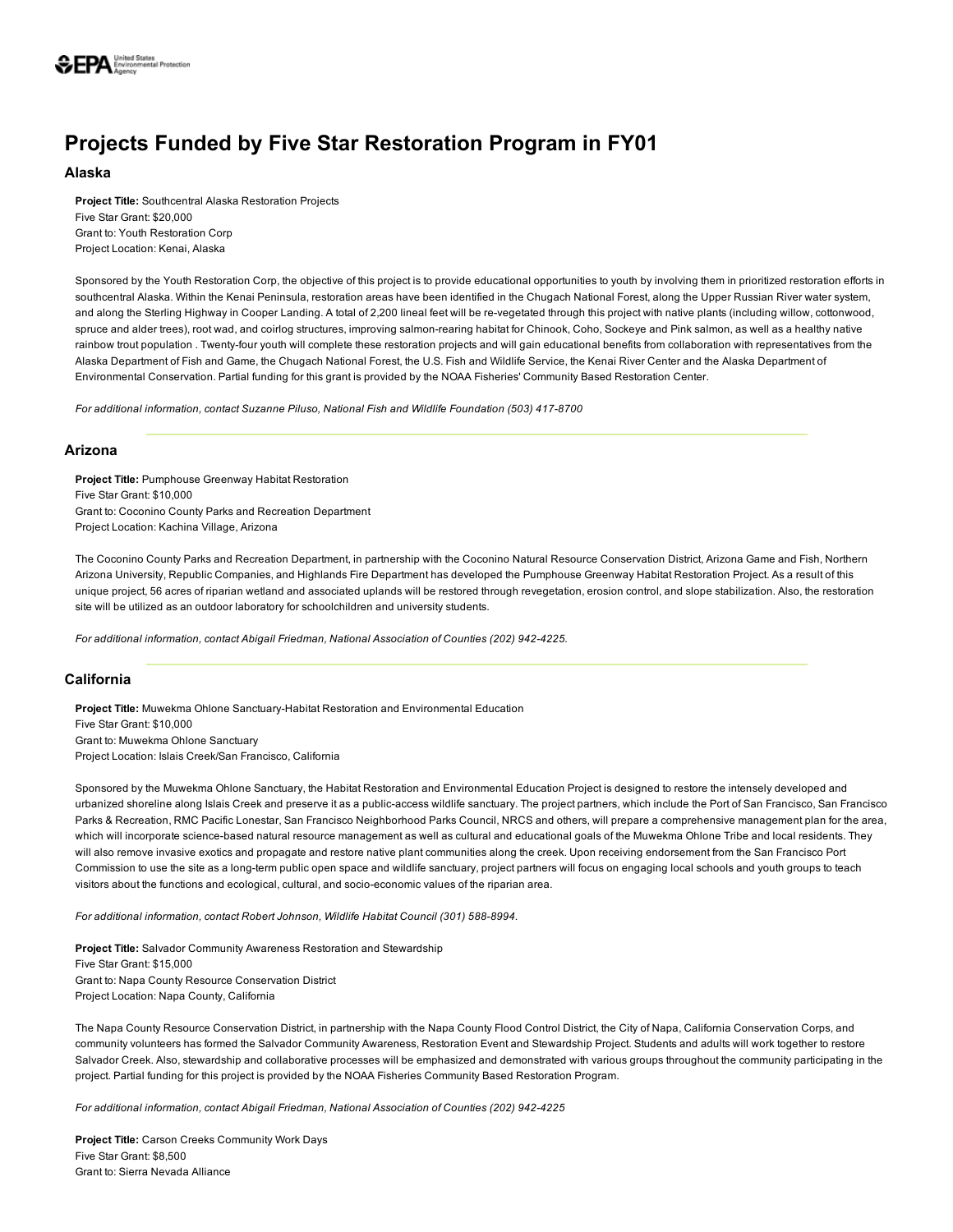#### Project Location: Markleeville and Hope Valley, California

The Sierra Nevada Alliance will work in cooperation with the stakeholder-based Alpine County Watershed Group to expand two community service events which restore riparian and meadow habitats and educate local citizens about the Upper Carson River watershed.

During the work days, community members will rebuild fences in order to exclude cattle and off-road vehicles from fragile meadows and streams, plant willows and other native vegetation to stabilize stream banks and enhance habitat, and learn about the habitat needs of aquatic organisms and the importance of riparian and wetland habitats to wildlife and people. This project will improve habitat for species of concern including Lahontan cutthroat trout, mountain yellow-legged frog, and willow flycatcher. Field- based education will be provided to approximately 75 students including water quality and aquatic macro-invertebrate monitoring.

For additional information, contact Heather Dempsey, National Fish and Wildlife Foundation (415) 778-0999.

Project Title: Morrison Brothers Dairy Restoration Five Star Grant: \$5,000 Grant to: Land Partners Through Stewardship Project Location: Santa Rosa, California

Wetland and riparian habitat will be restored along Laguna de Santa Rosa, one of the largest seasonal wetland complexes in California. The Laguna acts as an important flood control basin for the Russian River watershed which is home to two federally listed species of salmon. Land Partners Through Stewardship will collaborate with the private landowner, the county open space district, a local school and a conservation organization to integrate a conservation education program as well as community outreach into this restoration project. Students and community members will be involved with on-the- ground restoration activities and will also learn about watershed assessment, wildlife and habitat stewardship, and the connection between agriculture and local biodiversity. Partial funding for this grant is being provided by the NOAA Fisheries Community Based Restoration Program.

For additional information, contact Heather Dempsey, National Fish and Wildlife Foundation (415) 778-0999.

Project Title: Lytton Creek Riparian Restoration and Education Five Star Grant: \$15,000 Grant to: Circuit Rider Productions, Inc. Project Location: Geyserville, California

Continuing their successful partnership with the Clos du Bois Vineyard, Circuit Rider Productions, Inc. will restore a larger portion of the Lytton Creek watershed owned by the vineyard. A science-based restoration plan will be developed which will include restoring at least 25 acres of riparian habitat by planting native riparian plant species. Sixty to eighty high school students will learn about riparian ecology and restoration, and the students will develop educational pamphlets and presentations for the community. Through a series of restoration workshops and volunteer planting days, this project will illustrate to local landowners, the agricultural industry, and the greater community that habitat conservation and economically viable farming practices can successfully co-exist.

Partial funding for this grant is being provided by the NOAA Fisheries Community Based Restoration Program.

For additional information, contact Heather Dempsey, National Fish and Wildlife Foundation (415) 778-0999.

Project Title: Lower Natividad Creek/Laurel Lake Restoration Five Star Grant: \$10,000 Grant to: Creative Environmental Conservation Project Location: Salinas, California

Creative Environmental Conservation will partner with the City of Salinas, California State University at Monterey Bay, Acosta Plaza Neighborhood Association, and others to restore 3 acres of wetland and riparian habitat in the Natividad Creek Corridor. This project will kick off a larger effort to restore the Carr Lake watershed. During four events, school children and community members will plant 5,000 native plants such as arroyo willow, native rushes, coast live oak, and cottonwoods. The long-term goals of this project are to: create habitat for steelhead trout, migrating waterfowl, and riparian-associated birds, improve water quality, reduce flooding, establish nature trails, increase community stewardship of the area, and involve local students in conservation education programs. Partial funding for this grant is being provided by the Nature Restoration Trust, a Challenge Grant Partnership between the PG&E Corporation and the Foundation.

For additional information, contact Heather Dempsey, National Fish and Wildlife Foundation (415) 778-0999.

Project Title: Nature Center Riparian Restoration Five Star Grant: \$11,500 Grant to: Sierra Foothill Conservancy Project Location: Prather, California

Adjacent to Sierra Foothill Conservancy's largest preserve is a 47-acre parcel that will be transformed into a nature center, outdoor classroom, and wildlife refuge. The north fork of Little Dry Creek which runs through the property will be the focus of the restoration activities. Volunteers from the community will remove exotic invasive species and plant native species in the riparian corridor. Partner organizations such as the Intermountain Nursery and California State University, Fresno will provide technical assistance and in kind contributions. When the Nature Center is complete, it is projected that as many as 10,000 visitors per year will come and learn about local habitat, foothill geology, riparian ecosystems, and land and water conservation. Partial funding for this grant is being provided by the Nature Restoration Trust, a Challenge Grant Partnership between the PG&E Corporation and the Foundation.

For additional information, contact Heather Dempsey, National Fish and Wildlife Foundation (415) 778-0999.

Project Title: Mother Lode Ecological Restoration Partnership Five Star Grant: \$20,000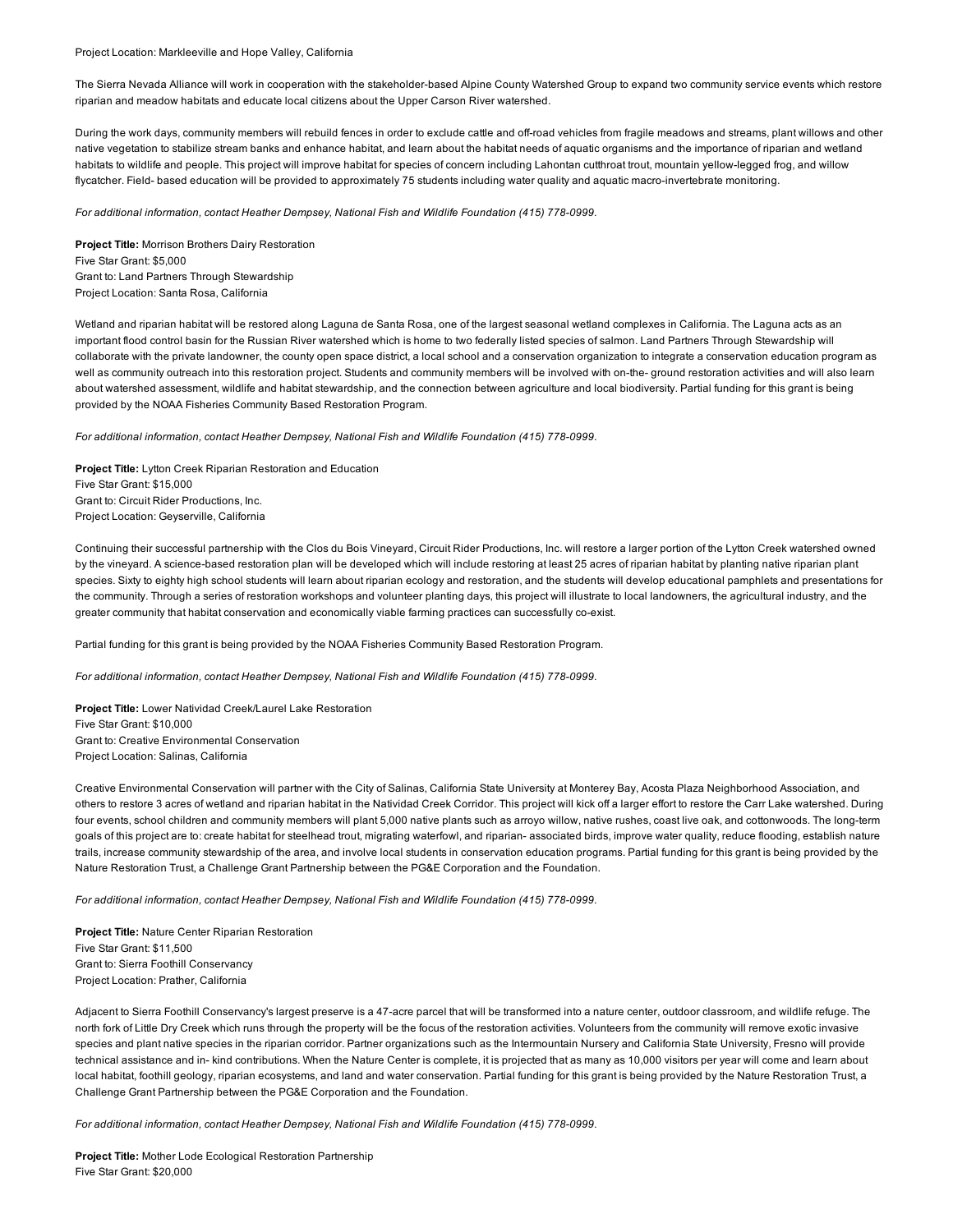Grant to: Mother Lode Job Training Project Location: Sutter Creek, California

Mother Lode Job Training will bring together the Amador County Resource Conservation District, the UDSA-Natural Resources Conservation Service, the California Department of Forestry and Fire Protection, city of Sutter Creek, the Amador County Unified School District, and others to begin the restoration of Sutter Creek, a tributary to the Cosumnes and San Joaquin Rivers. A comprehensive assessment of Sutter Creek will be conducted in order to prioritize future restoration efforts. A demonstration project will restore 1000 feet of stream corridor and be utilized as an Aoutdoor classroom@ by local students. Partial funding for this grant is being provided by the Nature Restoration Trust, a Challenge Grant Partnership between the PG&E Corporation and the Foundation.

For additional information, contact Heather Dempsey, National Fish and Wildlife Foundation (415) 778-0999.

## Colorado

Project Title: Marolt Wetland Construction Five Star Grant: \$ 10,000 Grant to: City of Aspen Project Location: Aspen, Colorado

The City of Aspen, in partnership with Pitkin County, the Colorado Department of Transportation, Roaring Fork Outdoor Volunteers, and the Roaring Fork Conservancy has designed the Marlot Constructed Wetland Project. This project will restore a wetland habitat that will help filter polluted runoff, serve as a fish and wildlife habitat, and be a method of stormwater flow control. In addition to direct environmental improvements, the project also includes restoration education and outreach to the community.

For additional information, contact Abigail Friedman, National Association of Counties (202) 942-4225.

Project Title: Bluff Lake Wetland Restoration Five Star Grant: \$10,000 Grant to: Bluff Lake Nature Center Project Location: Denver, Colorado

The Bluff Lake Nature Center will work with the Denver Dept. of Parks and Recreation, Volunteers of Colorado, Mile High Youth Corps, and others to restore 8 acres of wetlands on its 123-acre wildlife preserve in Denver. In addition to enhancing existing habitat for migratory and local shorebirds, the project will also create new nesting sites. Restoration techniques will include the planting of native vegetation, thinning of invasive plant species, and removal of trash near a storm drain in the project area to allow for improved water flow. The restoration work will be completed by teenagers from the Mile High Youth Corps and adults from Volunteers of Colorado, among others, who will learn the ecological importance of wetlands and the value of environmental stewardship at the local community level. Partial funding for this grant is provided by the Lockheed Martin Corporation.

*For additional information, contact Brian Ocepek, National Fish and Wildlife Foundation (303) 2890112.*

# **Connecticut**

Project Title: Hatch Pond East Bank Stabilization Five Star Grant: \$10,000 Grant to: Watershed Alliance of South Kent Project Location: South Kent, Connecticut

As part of a larger pond stabilization and rehabilitation project, the Watershed Alliance of South Kent will build an 875 foot long shelf along the east bank of Hatch Pond to help halt the rapid loss of shoreline and degradation of fish and wildlife habitat. In addition, native vegetation will be planted on and around the shelf, with studies and plans created by local students to identify how to increase the water quality of this eutrophic pond and its watershed.

For additional information, contact Marta Anderson, National Fish and Wildlife Foundation (617) 723-7415.

# Delaware

Project Title: "Sense of Place" A School-Site Wildlife Habitat Project Five Star Grant: \$10,000 Grant to: Partnership for the Delaware Estuary Project Location: Wilmington, DE

Based on a pilot program initiated in 2000, "Sense of Place" is a school-site wildlife habitat program that trains and assists schools in developing wildlife habitat on school property. In collaboration with Wilmington Montessori School, New Castle Conservation District, Delaware Department of Natural Resources, and Dupont Corporation, Partnership for the Delaware Estuary is expanding this program to perform streambank restoration along Perkins Run. Restoration work will include stabilizing the streambank using rootwads, vegetation, and rocks. Invasive species will be removed and replaced with native vegetation, and forest understory will be enhanced. Since the site is on Montessori School property, it will provide easily accessible opportunities for hands-on learning and monitoring for 375 students.

For additional information, contact Robert Johnson, Wildlife Habitat Council (301) 588-8994.

# Florida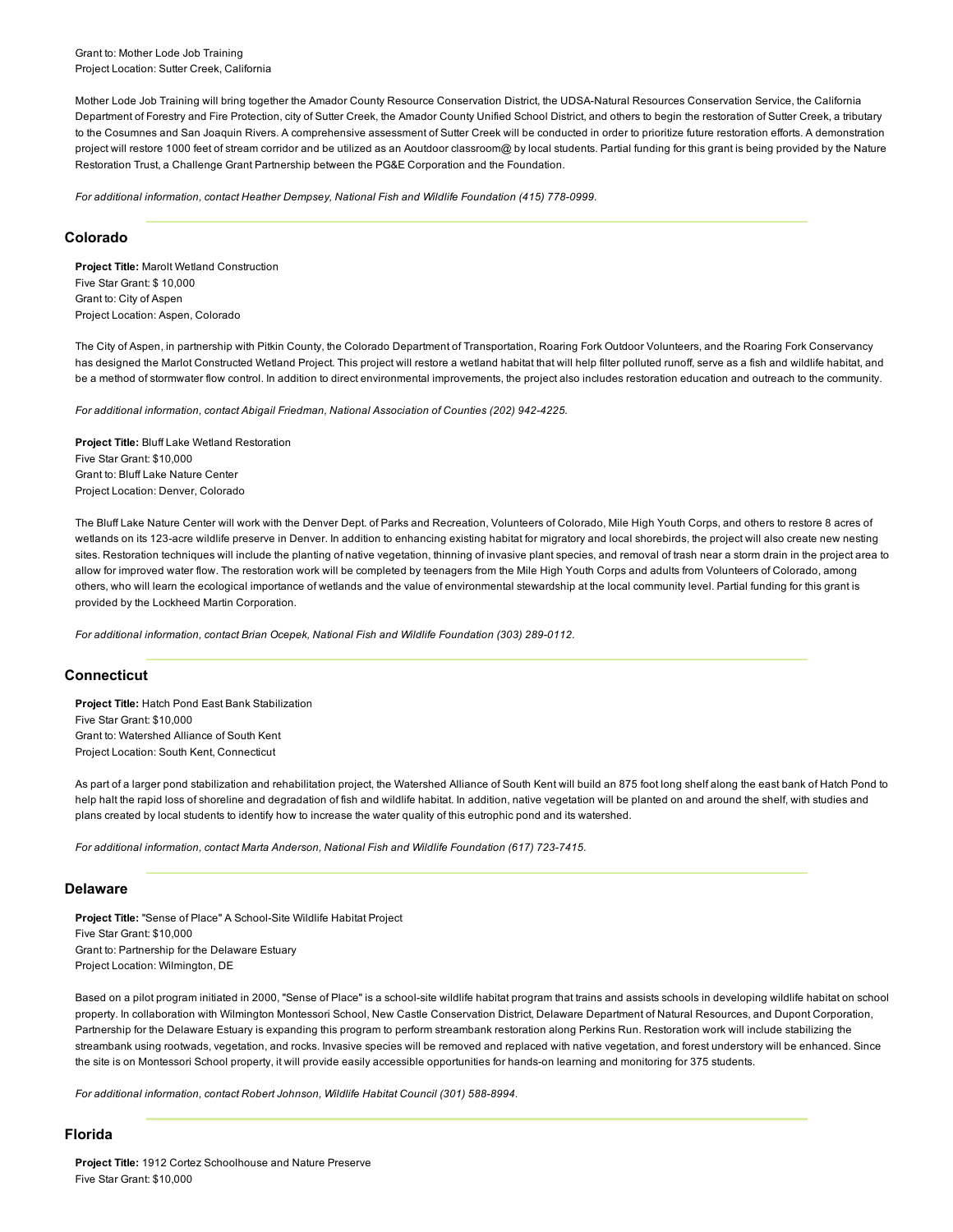Grant to: Sarasota Bay National Estuary Program Project Location: Coast of Sarasota Bay, Florida

In partnership with the Florida Department of Environmental Protection, Florida Communities Trust, Manatee County, the Bureau of Historic Preservation, and the Florida Institute of Saltwater Heritage, the Sarasota Bay National Estuary Program will restore 2.5 acres of environmentally sensitive wetlands adjacent to Sarasota Bay and reconnect a 0.5 acre saltwater lagoon to the Bay by removing non-native vegetation that is blocking water flow. By opening the lagoon to Sarasota Bay and planting native vegetation, additional nursery habitat for juvenile fish and marine life will be created. This restoration project is part of a larger effort to preserve the environmental and historical features of the area, including the historic Cortez Schoolhouse in the Village of Cortez. Funding for this grant is provided by the Gulf of Mexico Program, which is a partnership underwritten by EPA, and the NOAA Fisheries' Community Based Restoration Program.

For additional information, contact Joe DeVivo, National Fish and Wildlife Foundation (404) 679-7120.

Project Title: Indian River Lagoon Initiative Five Star Grant: \$10,000 Grant to: Marine Resources Council of East Florida Project Location: Indian River Lagoon, Brevard and Indian River Counties. South-central East Coast, Florida

Marine Resources Council of East Florida will restore 100 acres of habitat in the Indian River Lagoon. The invasive species, Brazilian pepper, will be removed and existing native plant species protected along with additional plantings consisting of mangrove trees and numerous other native shoreline species. The Council will utilize local volunteers for the restoration project to promote local community involvement and conservation education of mangrove and seagrass ecosystems, and the importance of native plants and effective invasive species management. Partners for the project include the U.S. Fish and Wildlife Service, Forida Department of Environmental Protection, Indian River Lagoon Program and Florida Power and Light. Partial funding for this grant is provided by the NOAA Fisheries' Community Based Restoration Program.

*For additional information, contact Joe DeVivo, National Fish and Wildlife Foundation (404) 679-7120.* 

Project Title: Choctawhatchee Bay Shoreline Restoration and Conservation Education Five Star Grant: \$10,000 Grant to: Choctawhatchee Basin Alliance of Okaloosa Walton Community College Project Location: Destin Harbor and Okaloosa Island Western Panhandle, Florida

The Choctawhatchee Basin Alliance of Okaloosa Walton Community College will conduct a salt marsh restoration project at two public and private sites within the outer Choctawhatchee Bay. Objectives of this project include improving salt marshes along the Choctawhatchee Bay shoreline, educating private landowners of this environmentally friendly, low-cost alternative to rip-rap and sea walls, and conservation education through the use of salt marsh planting and a long term monitoring program targeting K12 students. Partners for the project include the U.S. Fish and Wildlife Service, Shell Oil and the Shell Marine Habitat Program, and Florida Department of Environmental Protection. Funding for this grant is provided by the Gulf of Mexico Program, which is a partnership underwritten by EPA, and the NOAA Fisheries' Community Based Restoration Program.

For additional information, contact Joe DeVivo, National Fish and Wildlife Foundation (404) 679-7120.

Project Title: The Estuaries Project Five Star Grant: \$10,000 Grant to: Sarasota Bay National Estuary Program Project Location: Coast of Sarasota Bay, Florida

The Sarasota Bay National Estuary Program has developed a comprehensive plan for restoring intertidal and submerged aquatic habitats at twenty locations throughout Sarasota Bay. The project located on the Perico Bayou in Manatee County provides an important opportunity to remove invasive exotic vegetation, restore tidal circulation, enhance native habitat, and provide nature trails. By restoring the area, the project will contibute to the recovery of natural mangrove, salt marsh, and seagrass communities. Partners for this grant include Manatee County and the Florida Department of Environmental Protection. Funding is provided by the Gulf of Mexico Program, which is a partnership underwritten by EPA, and the NOAA Fisheries' Community Based Restoration Program.

*For additional information, contact Joe DeVivo, National Fish and Wildlife Foundation (404) 679-7120.* 

# Hawaii

Project Title: Hamakua Marsh Restoration Project Five Star Grant: \$15,000 Grant to: Hawaii Chapter of the Wildlife Society Project Location: Oahu, Hawaii

The Hawaii Chapter of the Wildlife Society, along with the City and County of Honolulu, Kalama Land Company, U.S. Fish and Wildlife Service, Ducks Unlimited, Hawaii Division of Forestry and Wildlife, Lanikai School, and Kailua Urban Design Task Force, will implement the Hamakua Marsh Restoration Project. This project will restore 22 acres of wetland and endangered Hawaiian waterbird habitat. Coupled with the environmental restoration, the project will include education and outreach through brochures and interactive tours of the restoration site. Partial funding for this project is provided by the NOAA Fisheries' Community Based Restoration Program.

For additional information, contact Heather Dempsey, National Fish and Wildlife Foundation (415) 778-0999.

### Idaho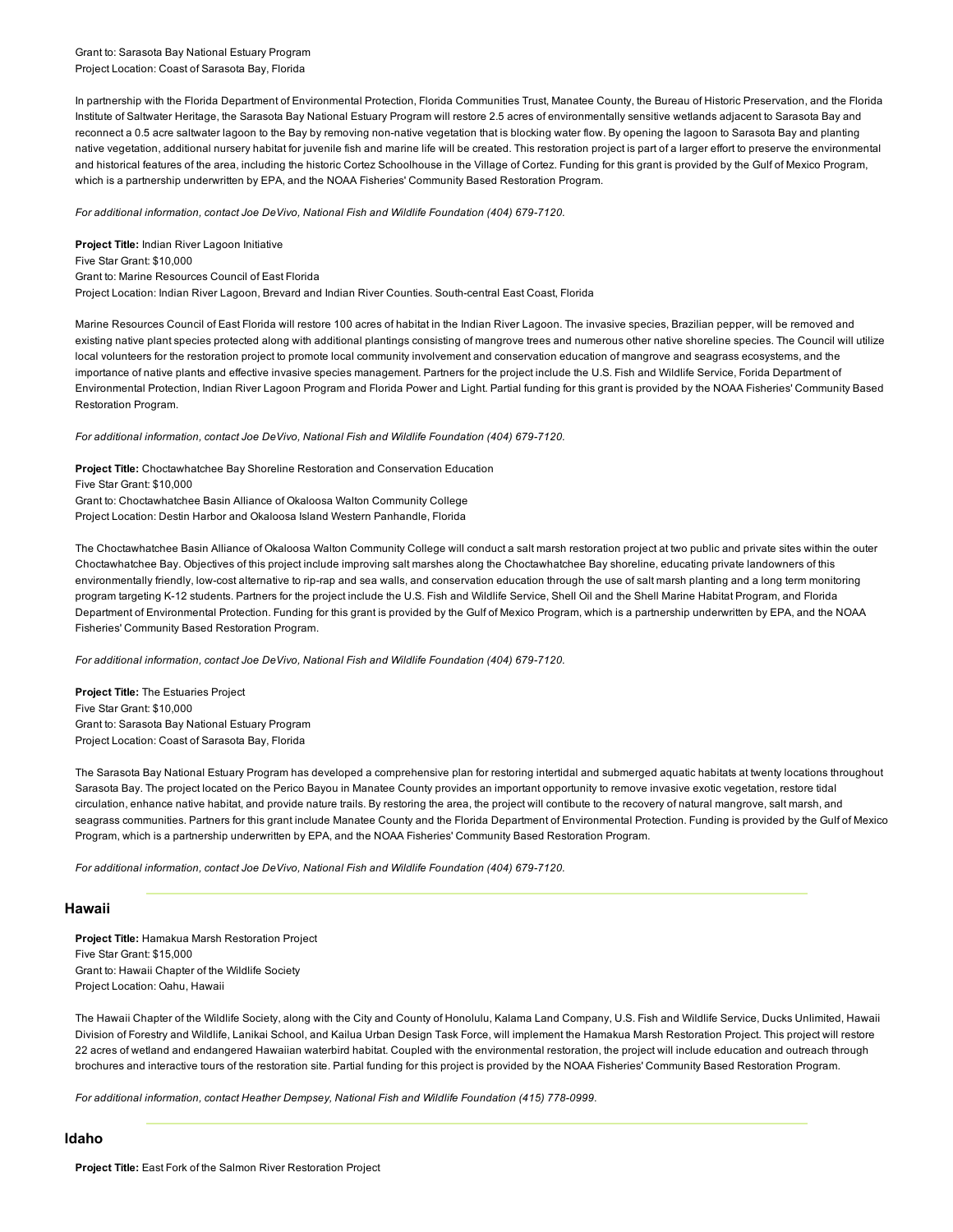Five Star Grant: \$8,100 Grant to: Idaho Watersheds Project Project Location: Challis Ranger District, Idaho

The Idaho Watersheds Project will design and implement a riparian restoration project along the banks of the East Fork of the Salmon River and Lake Creek, coupled with an education project for students and teachers of Challis, Idaho. These waters and their riparian zones are critical habitat for chinook salmon, steelhead, and bull trout. The watershed has been severely degraded by agricultural use (reduction and elimination of riparian vegetation and waste from agricultural byproducts). In total, two and-a-half miles of river frontage and 120 acres of riparian habitat will be rehabilitated by native plant revegetation and livestock exclusion (8,100 feet of fencing installed), improving impaired fish and wildlife habitat and water quality. A curriculum will also be designed to give high school students, teachers and volunteers handson restoration education. Partners in this project include the Natural Resources Conservation Service, Model Watersheds Project, Shoshone-Bannock Tribe, Challis and River Wood High Schools, Idaho Conservation League and the Idaho Environmental Council. Partial funding for this grant is provided by the NOAA Fisheries' Community Based Restoration Center.

For additional information, contact Suzanne Piluso, National Fish and Wildlife Foundation (503) 417-8700.

#### Illinois

Project Title: Watershed Nature Center Wetland Restoration Five Star Grant: \$10,000 Grant to: The Nature Preserve Foundation, Inc. Project Location: Madison County, Illinois

The Nature Preserve Foundation, along with Madison County Soil and Water Conservation District, the City of Edwardsville, Edwardsville School District, Edwardsville Kiwanis, and Southern Illinois University are partnering to restore a three acre wetland and riparian area. In addition, they will develop and implement curricula about the significance of wetlands and wildlife habitat. Along with restoration, the area will be used as a demonstration site for local landowners illustrating wetland restoration and planting practices to prevent soil erosion and polluted runoff.

*For additional information, contact Abigail Friedman, National Association of Counties (202) 9424225.*

Project Title: Village of Orangeville Wetland Restoration Five Star Grant: \$10,000 Grant to: Village of Orangeville Project Location: Orangeville, Illinois

The Village of Orangeville and partners will restore a 38-acre wetland area located along the Jane Addams Recreation Trail. The project involves stream bank stabilization, re-establishing native vegetation and wetland restoration. Partners include the Jane Addams Recreation Trail Commission, local school district, Stephenson County Soil and Water Conservation District, Natural Resources Conservation Service, Community Together, and local businesses. In addition to contributing the restoration efforts, local schools plan to use the area as an outdoor classroom to enhance science and agriculture coursework.

*For additional information, contact Sarah Ellgen, National Fish and Wildlife Foundation (612) 7135173.*

#### Kansas

Project Title: 1st Step Riparian Restoration - Arkansas River Five Star Grant: \$10,000 Grant to: City of Derby Project Location: Derby, Kansas

The City of Derby, in partnership with Sedgwick County, the Derby Chamber of Commerce, Derby Rotary Club, Q Corporation, R-Con Corporation, Kansas State University, The Unified School District, and the Derby Community Foundation has developed a targeted restoration project on the Arkansas River. This project will restore stream banks currently eroding due to the removal of a concrete bridge. Totaling 1.8 acres, this project will not only restore damaged stream banks, but also implement a comprehensive public outreach campaign to teach the community about the importance of riparian protection.

*For additional information, contact Abigail Friedman, National Association of Counties (202) 9424225.*

# Kentucky

Project Title: A Cooperative Effort to Restore Harrods Creek Five Star Grant: \$10,000 Grant to: City of Prospect Project Location: Prospect, Kentucky

The City of Prospect and Harrods Creek Task Force will develop a 2.5 acre demonstration project for riparian restoration activities on Hunting Creek, an urban tributary of Harrods Creek. It is hoped that this project will improve local stream and water quality conditions, provide a tool to educate the community about riparian habitats, and provide momentum for further improvement activities along Harrods Creek. Numerous citizens, high school students, and environmental groups will provide the labor for the project. Matching funding and project support is being provided by the Metropolitan Sewer District, Harrods Creek Task Force, the Kentucky Institute of Environmental and Sustainable Development, Jefferson County Public Schools, and environmental consulting firms.

For additional information, contact Joe DeVivo, National Fish and Wildlife Foundation (404) 679-7120.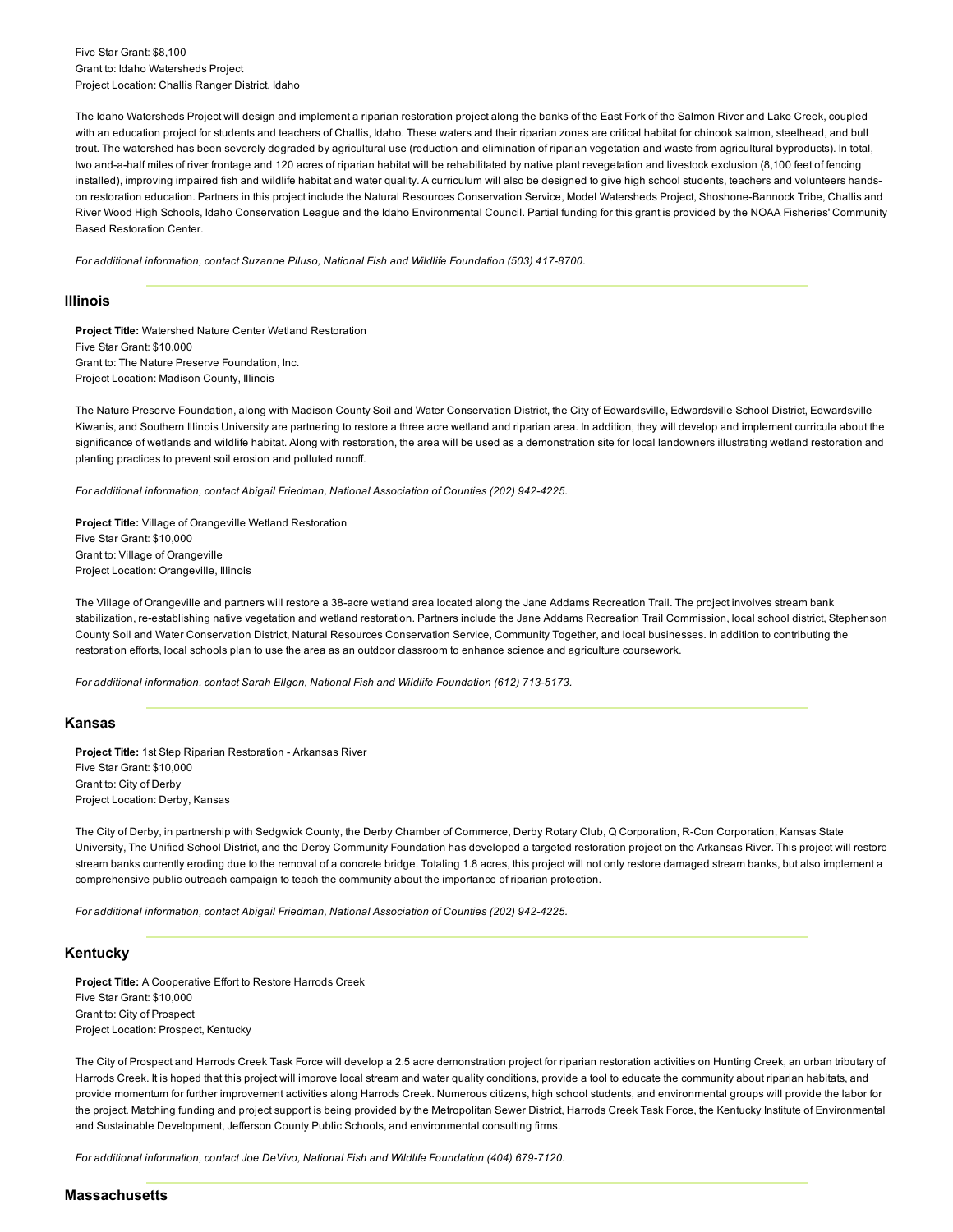# **Massachusetts**

Project Title: Mill Creek Restoration Five Star Grant: \$10,000 Grant to: Chelsea Green Space and Recreation Committee Project Location: Chelsea, Massachusetts

In a town ranked the third "most environmentally overburdened in Massachusetts", the Chelsea Green Space and Recreation Committee (Green Space) is working to restore a pilot site in the only remaining salt marsh in an area once abundant in wetlands. Partners include the Conservation Law Foundation, the City of Chelsea, the Massachusetts Riverways Program, and the project manager of the adjacent Parkway Plaza. Green Space has already involved more than 2,500 residents in the planning phases of this neighborhood revitalization project. The initial work will include restoring one acre of degraded salt marsh while enhancing education and citizen monitoring programs. Partial funding for this grant is provided by the NOAA Fisheries' Community Based Restoration Center.

*For additional information, contact Marta Anderson, National Fish and Wildlife Foundation (617) 7237415 ext.403.*

Project Title: Sawmill Brook Smelt Habitat Restoration Project Five Star Grant: \$8,000 Grant to: Town of Manchester-by-the-Sea Project Location: Manchester, Massachusetts

The Manchester Stream Team in partnership with the Town of Manchester, Salem Sound 2000, Ipswich Bay Fly Fisherman's Association, Massachusetts Division of Marine Fisheries, Massachusetts Bays National Estuary Program, Massachusetts Riverways Program, and the North Coastal Basin Team will restore prime smelt spawning habitat on Sawmill Brook in Manchester. Stone retaining walls along the brook will be repaired to stabilize the bank, prevent erosion, restore water flows and uncover gravel spawning habitat. A citizen driven effort will clear invasive plants, trash and other barriers to stream flow and habitat usage. Educational materials on the environmental benefits of riparian buffers will be distributed by the Manchester Stream Team. Local residences will be contacted in person to invite their participation in the stream restoring efforts. The Division of Marine Fisheries will monitor smelt egg deposition, water flows, and the structural integrity of the repaired walls to determine the long-term success of this restoration project and the benefits to smelt populations. Funding for this project is provided by the NOAA Fisheries' Community Based Restoration Program.

*For additional information, contact Marta Anderson, National Fish and Wildlife Foundation (617) 7237415 ext.403.*

Project Title: Town Brook Herring Run Restoration Five Star Grant: \$10,000 Grant to: Town of Plymouth Project Location: Plymouth, Massachusetts

Town Brook in Plymouth, Massachusetts is one of many freshwater streams in the Commonwealth with an existing herring run; however, existing fish ladders at a few dams along the stream are in such disrepair that they are impassible for upstream migration. The Town of Plymouth and other project partners will replace a deteriorated fish ladder under the Newfield Street Bridge and remove an earthen dam and nonfunctional fish ladder at the Billington Street site. After removal of the dam, that portion of the streambed and surrounding habitat will be restored to near-natural conditions. The Town Brook project is being regarded as a precedent for this method of streambank restoration and will serve as a model within the Commonwealth. Funding for this grant is provided by the NOAA Fisheries' Community Based Restoration Center.

*For additional information, contact Marta Anderson, National Fish and Wildlife Foundation (617) 7237415 ext. 403.*

# Maryland

Project Title: Worcester County Stream Restoration Five Star Grant: \$9,365 Grant to: Worcester County Board of Education Project Location: Worcester County, Maryland

The Worcester County Board of Education, in partnership with Worcester County, the Federal Workforce Act/Skills, Experience, and Attitudes for Success Summer Enrichment Program, the Lower Shore Private Industry Council, University of Maryland's Horn Point Environmental Research Center, and the Maryland Coastal Bays Program will work with youth in the Worcester County area to restore area streams. This program will incorporate an extensive educational and training component as well as a restoration effort under the direction of environmental scientists at the Horn Point Environmental Research Center.

*For additional information, contact Abigail Friedman, National Association of Counties (202) 9424225.*

#### Maine

Project Title: Washington Academy Restoration Five Star Grant: \$10,000 Grant to: Project SHARE Project Location: East Machias, Maine

The intent of this project is to provide a unique educational opportunity for high school students involving habitat restoration projects in the Dennys, Machais, East Machias, Pleasant, and Narraguagus Rivers where Atlantic salmon were recently listed. Washington Academy will establish and operate a student managed wetland plant nursery for growing native plant material for use at riparian restoration projects in the Downeast Maine salmon rivers. Students will also be directly involved with local riparian habitat restoration activities. Last summer a dam was removed adjacent to the Pope Memorial Bridge in East Machias, Maine. This season, students will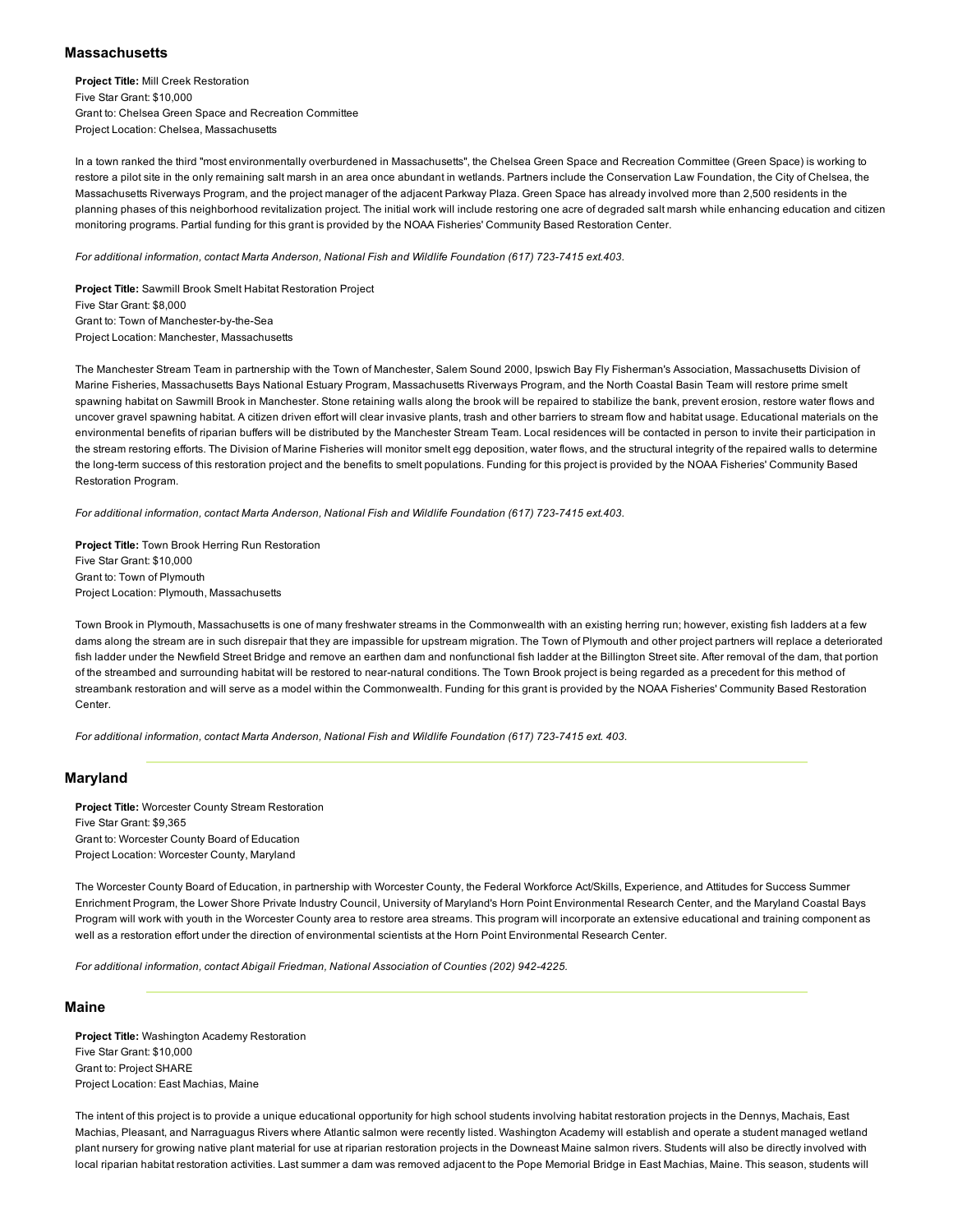help revegetate the area by planting mature trees and shrubs native to the area. They will also be responsible for future maintenance of the site and monitoring the success of the plantings. Other partners include the Maine Forest Service, Natural Resource Conservation Service, Dennys River Watershed Council, Machias and East Machias River Watershed Councils, and the Washington County Soil Conservation Service. Partial funding for this grant is provided by the NOAA Fisheries' Community Based Restoration Center.

*For additional information, contact Marta Anderson, National Fish and Wildlife Foundation (617) 7237415 ext. 403.*

Project Title: Sebasticook Lake Outlet Fishway Five Star Grant: \$15,000 Grant to: Maine Department of Marine Resources Project Location: Newport, Maine

The Sebasticook River, the largest tributary to the Kennebec River, contains spawning and nursery habitat critical to the restoration of anadromous fish to the Kennebec. This project would construct a fish ladder with public viewing at Sebasticook Lake Outlet dam and provide education displays about migratory fish. The fish passage would provide direct access to over 4,000 acres of spawning habitat for alewife and American eel. The public viewing and educational area will help teach the public about this effort and the remarkable fish that make the journey from the ocean back to the Sebasticook each year. As one of only a few fish passages with public viewing, this project will increase the number of people who have an opportunity to view the alewife migration and learn more about migratory fish. Other partners include the U.S. Fish and Wildlife Service and the Natural Resources Conservation Service. Partial funding for this grant is provided by the NOAA Fisheries' Community Based Restoration Center.

For additional information, contact Marta Anderson, National Fish and Wildlife Foundation (617) 723-7415 ext. 403.

## Michigan

Project Title: Shiawassee Vantage Point Five Star Grant: \$5,000 Grant to: Holly Township Parks and Recreation Project Location: Holly, Michigan

As part of a long-term habitat enhancement and education effort in Oakland County, Holly Township Parks and Recreation will involve volunteers and students in habitat restoration and wildlife monitoring projects. Efforts will focus on enhancing the Holly Nature Center by restoring degraded wetlands, removing exotic species and creating a system of trails. Project partners include local schools, boy scouts and cub scouts, a local business, and citizen volunteers.

*For additional information, contact Sarah Ellgen, National Fish and Wildlife Foundation (612) 7135173.*

#### Minnesota

Project Title: Lakescaping Restoration Five Star Grant: \$10,000 Grant to: Pope County Environmental Services Project Location: Pope County, Minnesota

Pope County Environmental Services, will work with the Minnesota Department of Natural Resources, the Pelican Lake Sports Club, Master Gardeners, and the Coalition of Lake Associations to restore lakeshore areas using a new technique called "lakescaping." By re-vegetating lakeshore properties and teaching landowners about maintenance, this program aims to transform lakefront properties into their natural state, as well as provide education on appropriate land stewardship.

*For additional information, contact Abigail Friedman, National Association of Counties (202) 9424225.*

Project Title: Working with Business for Mississippi River Restoration Five Star Grant: \$5,000 Grant to: Great River Greening Project Location: Saint Paul, Minnesota

Great River Greening, in partnership with the Saint Paul Port Authority, port businesses, and other community partners, will rehabilitate and restore 12 acres of a highly urbanized Saint Paul port facility corridor in concert with sustaining the ecological function of the Mississippi River. The proposed restoration is responsive to commercial uses, while also ensuring long-term stewardship of the Mississippi River's natural resources and mobilizing landowner and community involvement through training, River clean-up, planting, and technical assistance. Project partners will plant native trees and shrubs, establish 9 acres of prairie, and create advanced restoration training workshops for volunteers.

*For additional information, contact Robert Johnson, Wildlife Habitat Council (301) 5888994.*

# Missouri

Project Title: Grace Hill Riverfront Restoration Five Star Grant: \$10,000 Grant to: Grace Hill Neighborhood Services Project Location: St. Louis, Missouri

Six miles of riparian habitat along the Mississippi River in downtown St. Louis will be restored by Americorps trail rangers. This trail segment is part of larger local and regional effort, the Confluence Greenway Partnership. Project development and oversight is directed by several advisory committees comprised of federal, state, local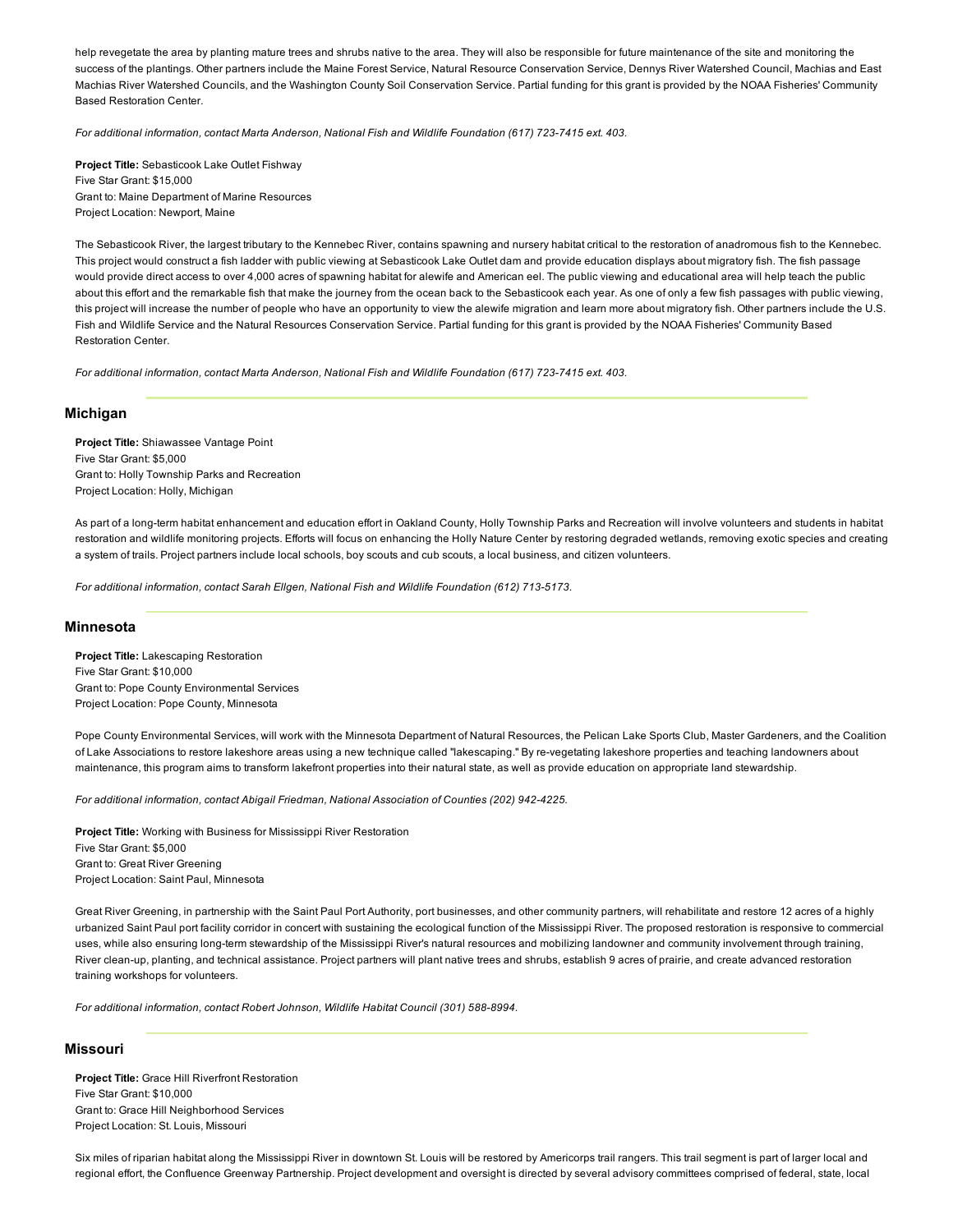non-profits, business and community group representatives. The restoration project will result in a native plant nursery capable of producing 30,000 plants, the construction and placing of bat houses, outreach and education to community residents and the establishment of repair and maintenance agreements with city departments.

For additional information, contact Sarah Ellgen, National Fish and Wildlife Foundation (612) 713-5173.

Project Title: Lower Ozark Cane Restoration Five Star Grant: \$10,000 Grant to: Scenic Rivers Stream Team Association Project Location: Mountain View, Missouri

Approximately 70-80 acres of cane and bottomland hardwood forests along the Current River within the Ozark National Scenic Riverways region will be restored. Community education and outreach are planned throughout the year in a series of scheduled events. Volunteers will be recruited for the restoration activities and the Nature Conservancy will provide long-term management and monitoring of the project.

For additional information, contact Sarah Ellgen, National Fish and Wildlife Foundation (612) 713-5173.

## Montana

Project Title: Bitterroot Valley Riparian Restoration Five Star Grant: \$10,000 Grant to: Montana Natural History Center Project Location: Missoula, Montana

The Montana Natural History Center will work with the University of Montana, Missoula School District, Clark Fork Watershed Education Network, and others to restore native vegetation to approximately 3 miles of shoreline along the Bitterroot River located on its 77-acre nature center near Missoula. In addition, the project will establish an environmental education program for local school students and at-risk youths that consists of in-school interactive presentations on the importance of watershed health as well as field trips to the project site where they can participate in the restoration efforts. The Center will also sponsor nature walks through the project area for local citizens where they will learn the ecological importance of wetland and riparian conservation and the hazardous effects of non-native invasive plant species.

*For additional information, contact Brian Ocepek, National Fish and Wildlife Foundation (303) 2890112.*

# North Carolina

Project Title: Little Cross Creek Restoration Project Five Star Grant: \$10,000 Grant to: Cape Fear River Assembly Project Location: Fayetteville, North Carolina

As part a larger Little Cross Creek Restoration Corridor Project, one mile of a historic Little Cross Creek tributary will be restored to its original channel. In addition, invasive species will be removed and native riparian vegetation will be planted. Local students will provide key support on the project by participating in the stream relocation, removing invasive species, reintroducing native vegetation, installing beaver pond levelers, and monitoring water quality changes. Furthermore, this project will provide an opportunity to educate the community about watershed restoration through a series of community education projects. This project is part of a larger Cape Fear Watershed restoration and education effort being lead by the Cape Fear Watershed Assembly. Funding and project support is being provided by the Fayetteville/Cumberland Storm Water Department, the U.S. Fish and Wildlife Service, the Public Works Commission, the Cumberland County Soil and Water District, and the North Carolina State Extension Service.

For additional information, contact Joe DeVivo, National Fish and Wildlife Foundation (404) 679-7120.

Project Title: Rock Creek Restoration/Community Classroom Five Star Grant: \$7,224 Grant to: PTA of R.N. Harris Elementary School Project Location: Durham, North Carolina

The PTA of R.N. Harris Elementary School, in partnership with the Durham County Open Space and Trails Commission, the Triangle Community Foundation, the North Carolina Wetlands Restoration Program, and Durham Public Schools is restoring streams and wetlands on Harris Elementary School Property as part of an outdoor learning classroom. This project will provide environmental education opportunities for students and at risk youth while restoring and preserving an important ecological habitat in the RN Harris community.

*For additional information, contact Abigail Friedman, National Association of Counties (202) 9424225.*

## New Hampshire

Project Title: Winchester Dam Removal Five Star Grant: \$3,500 Grant to: Town of Winchester Project Location: Winchester, New Hampshire

In a major effort to restore anadromous fish to the Ashuelot River, the Town of Winchester and New Hampshire Fish and Game Department will remove the Winchester Dam, a low-head impoundment owned by the town. This dam removal will open up an additional 12 miles of spawning habitat for river herring, American shad, and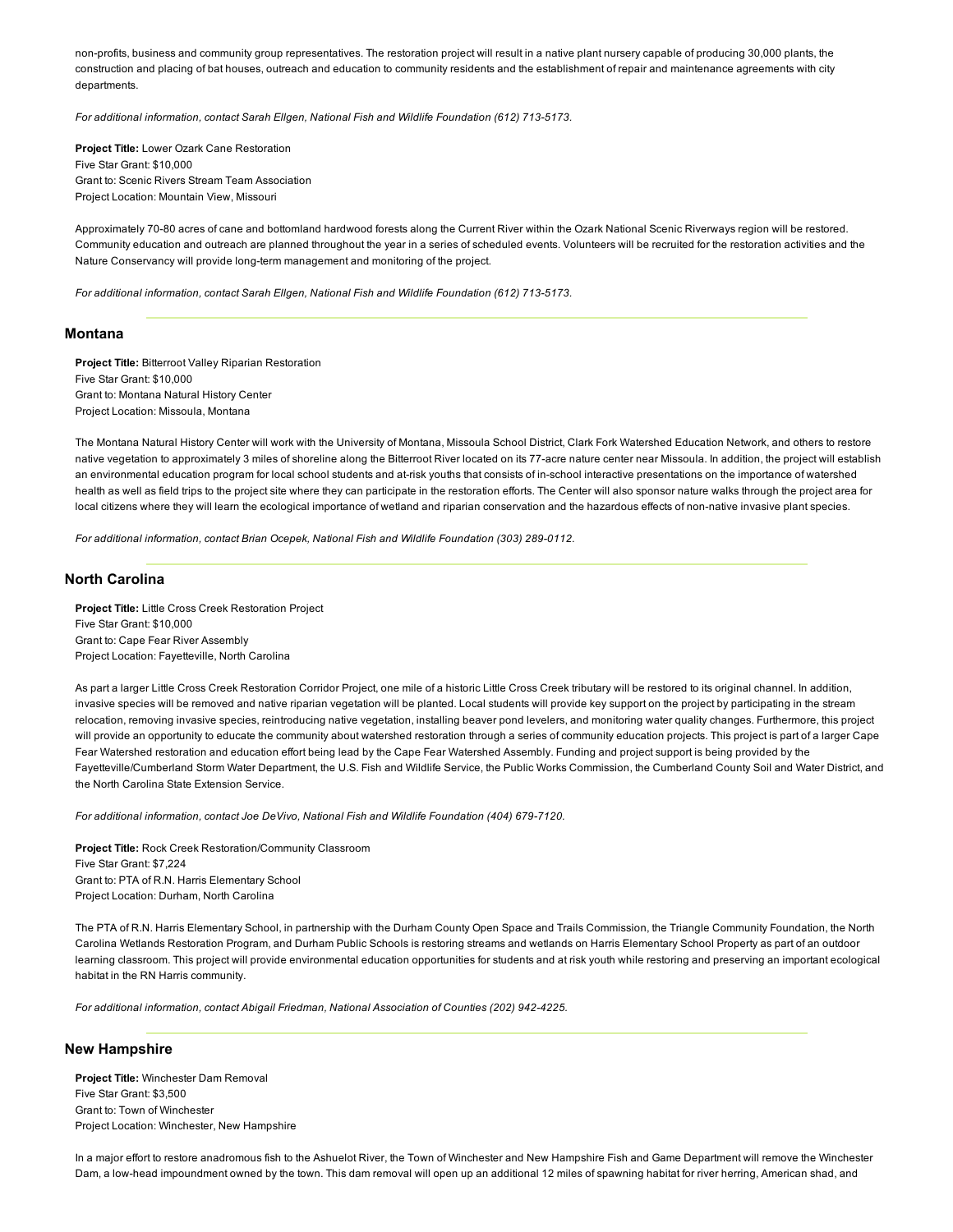Atlantic salmon, and is one of six dam removal and fish passage projects on the river aimed at restoring critical habitat for migratory fish. Funding for this grant is provided by the NOAA Fisheries' Community Based Restoration Center.

*For additional information, contact Marta Anderson, National Fish and Wildlife Foundation (617) 7237415 ext. 403.*

## New Jersey

Project Title: Environmental Education Center Wetland Restoration Five Star Grant: \$9,913 Grant to: Franklin Township Project Location: Franklin Township, New Jersey

Franklin Township, in partnership with the Franklin Township Board of Education, Omni Environmental Corporation, Rider University, Stony Brook-Millstone Watershed Association, and Friends of Bunker Hill Environmental Education Center is working to restore two acres of wetland at the Bunker Hill EEC. This restoration will not only benefit the environment by restoring flood-ravaged wetlands, but also will reach out to thousands of students and community residents and show the importance of ecological restoration and protection.

*For additional information, contact Abigail Friedman, National Association of Counties (202) 9424225.*

Project Title: Barnegat Bay Estuary Restoration Five Star Grant: \$8,000 Grant to: Save Barnegat Bay Project Location: Seaside Park, New Jersey

Working with five New Jersey colleges and universities as well as several major conservation groups including the Barnegat Bay National Estuary Program, Emily DeCamp Herbarium, and the New Jersey Division of Wildlife, Save Barnagut Bay will recruit environmental studies students from colleges and universities to participate in hands-on restoration projects in Barnegat Bay and Island Beach State Park. This work will include planting native sea grasses and beach grasses to counteract erosion problems, nonpoint pollution, and uprooting due to heavy boat traffic.

*For additional information, contact Marta Anderson, National Fish and Wildlife Foundation (617) 7237415 ext.403.*

# New Mexico

Project Title: Galisteo Watershed Restoration Project Five Star Grant: \$10,000 Grant to: Earth Works Institute Project Location: Santa Fe County, New Mexico

Earth Works Institute (EWI), along with Santa Fe County, the New Mexico Environment Department, local schools, landowners, the U.S. Fish and Wildlife Service, and McCune Charitable Foundation has partnered to accomplish the Galisteo Watershed Restoration Project. At the completion of the entire project, 20 acres of riparian area and 1,500 feet of stream corridor will be rehabilitated. This project will also develop videos, workbooks, and fieldtrips to conduct public outreach and education on the project. Finally, EWI will implement a technical assistance program that will ensure that education and long-term stewardship practices of citizens will be addressed.

*For additional information, contact Abigail Friedman, National Association of Counties (202) 9424225.*

# New York

Project Title: Wetland Development in the Cotatonk Creek Watershed Five Star Grant: \$9,700 Grant to: Tioga Soil and Water Conservation District Project Location: Spencer, New York

The Tioga Soil and Water Conservation District (TSWCD) in partnership with Citizens for a Controlled Creek, the U.S. Fish and Wildlife Service, the Town of Spencer Highway Department, the New York State Department of Transportation, and the Nichols Park Pond Beautification Committee will work to create a wetland which will include the development of oxbows, potholes, and native vegetation on an eight-acre site upstream of the village of Spencer. In addition, TSWCD will create a watershed display at Nichols Pond to enhance its use as an outdoor science lab for the local elementary school. The wetland construction is in direct response to the need for flood attenuation as well as habitat and water quality improvement. Partial funding for this grant is provided by the Lockheed Martin Corporation.

*For additional information, contact Marta Anderson, National Fish and Wildlife Foundation (617) 7237415 ext.403.*

Project Title: Vegetating Industrial Waste & Tertiary Treatment on the Boquet River Five Star Grant: \$17,882 Grant to: Town of Willsboro Project Location: Willsboro, New York

This project is designed to stabilize 500 linear feet of Boquet River shoreline along an experimental stretch of wetland that is being created in a new tertiary wastewater treatment site. The project partners, including the Boquet River Association, Lake Chaplain Basin Program, Cornell University, NYCO Mineral Company, Greater Adirondack RC& D, Natural Resources Conservation Service, Essex County Planning Office and Water Quality Coordinating Committee, and the State of New York, will reshape the bank, transport and place rock keyed to the river bed, and plant dormant willow shrub stakes and other native vegetation to shade and cool the river and add detritus and nutrients, as well as provide a natural look to this beautiful river. They will also be using New York State Bond funding to create a wetland behind this bank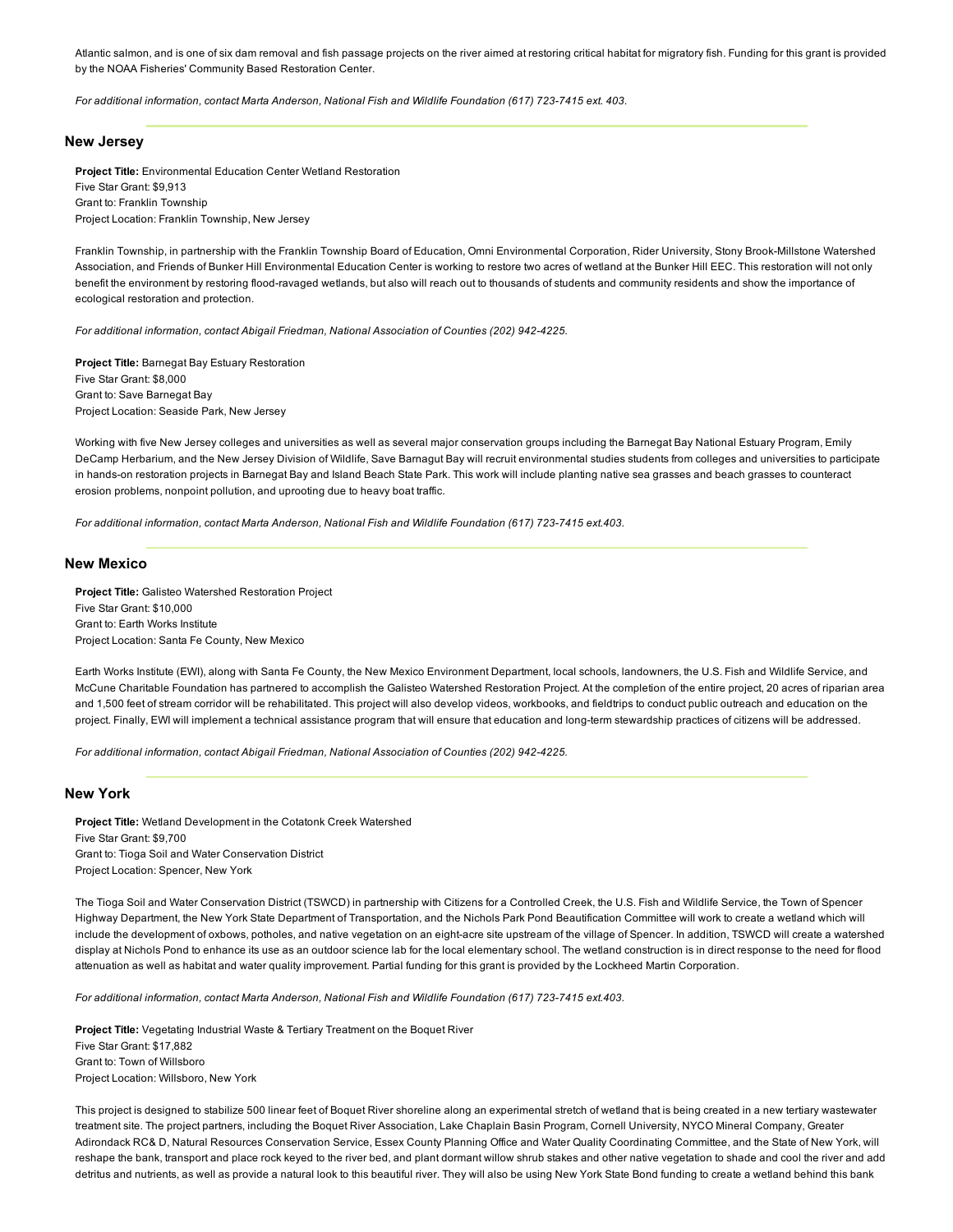that is formed by a deposit of waste ash from a former pulp mill. The wetlands will over time be incorporated into a new town park. The community, including school children and the local fish and game club, will assist with the native planting, watering, and monitoring of these plants and the riparian area which is scheduled to begin in late June. This project will be featured on ESPN as part of our involvement in the Great Outdoor Games.

For additional information, contact Malia Somerville, National Fish and Wildlife Foundation (202) 857-0166.

Project Title: Corey Creek Clam and Scallop Restoration Five Star Grant: \$10,000 Grant to: Cornell Cooperative Extension of Suffolk County Project Location: Southhold, New York

Cornell Cooperative Extension will work with the Long Island Captains Association, Southold High School, West Hampton Beach School District, Friends Academy, Mattituck School District, Southhold Town Trustees, and Suffolk County Parks and Recreation Department to restore shellfish to a 12 acre site in Corey Creek in the Town of Southold. The site in Corey Creek has been designated as a sanctuary and closed to the public by the Southold Town Trustees specifically for this project. This project will design, develop, and implement a program for students to learn about aquaculture by developing and deploying clam and scallop seedstock as well as adult scallops in the site. Partial funding for this grant is provided by the NOAA Fisheries' Community Based Restoration Center.

*For additional information, contact Marta Anderson, National Fish and Wildlife Foundation (617) 7237415 ext. 403.*

#### Ohio

Project Title: Cuyahoga Wetland Enhancement Five Star Grant: \$10,000 Grant to: Cuyahoga Community College Foundation Project Location: Cleveland, Ohio

A one-acre wetland will be constructed to intercept surface water runoff from a landfill as well as filter storm water runoff from an intermittent creek before it enters West Creek. The project is part of a larger effort to create a 180-acre nature preserve that includes a closed 40-acre landfill. HB Engineering, Inc. will provide the technical assistance to develop a scientific curriculum for students at Cuyahoga Communty College who will be involved in the planting, cleanup and monitoring of the wetland. West Creek Preservation Committee will supply volunteers and additional support for the project. The objectives for the overall project are to provide green space in an urbanized environment, public access to wetlands and improve water quality in West Creek.

*For additional information, contact Sarah Ellgen, National Fish and Wildlife Foundation (612) 7135173.*

#### Oregon

Project Title: Zenger Farms Wetlands Restoration/Education Project Five Star Grant: \$10,000 Grant to: City of Portland Environmental Services Project Location: Portland, Oregon

The City of Portland Environmental Services, in partnership with Portland Parks and Recreation, Federal Emergency Management Agency, Portland State University, local schools, Friends of Zenger Farm, and Urban Bounty Farm has developed the Zenger Farm Wetland Restoration/Education Project. By removing non-native species and replanting native vegetation, this project will restore a 10-acre tract of wetlands and riparian meadow. Educational tool kits and field trips to the site, along with other public outreach tools will be used to educate students as well as adults about the importance of wetland restoration and protection.

*For additional information, contact Abigail Friedman, National Association of Counties (202) 9424225.*

Project Title: Bear Creek Riparian Planting Project Five Star Grant: \$10,000 Grant to: Rogue Valley Council of Governments Project Location: Central Point, Medford and Talent, Oregon

This project will develop and implement a riparian tree planting program for the Bear Creek Watershed to improve aquatic and riparian habitat for anadromous fish, including coho, steelhead, chinook salmon and trout. The Bear Creek Watershed has been declared a Awater quality limited stream@ by the Oregon Department of Environmental Quality due to high phosphate and nitrate levels, temperature, bacteria, and flow and habitat modification. Partners include the REAL AmeriCorps Program, Natural Resource Youth Corps, Bureau of Land Management, U.S. Forest Service, Jackson County Roads and Parks, Oregon Watershed Enhancement Board, Bear Creek Watershed Council, Bear Creek Watershed Education Partners and Bear Creek Greenway Committee. Prior to planting, the Rogue Valley Council of Governments will prioritize land in the watershed to select appropriate sites that will benefit from revegetation with native trees and shrubs. In total, 15,000 trees and shrubs will be planted by community members. A five-year monitoring plan for all planted sites will also be implemented. Partial funding for this grant is provided by the NOAA Fisheries' Community Based Restoration Center.

For additional information, contact Suzanne Piluso, National Fish and Wildlife Foundation (503) 417-8700.

# Pennsylvania

Project Title: Chestnut Hill Habitat Rehabilitation Five Star Grant: \$10,500 Grant to: Center in the Park Project Location: Philadelphia, Pennsylvania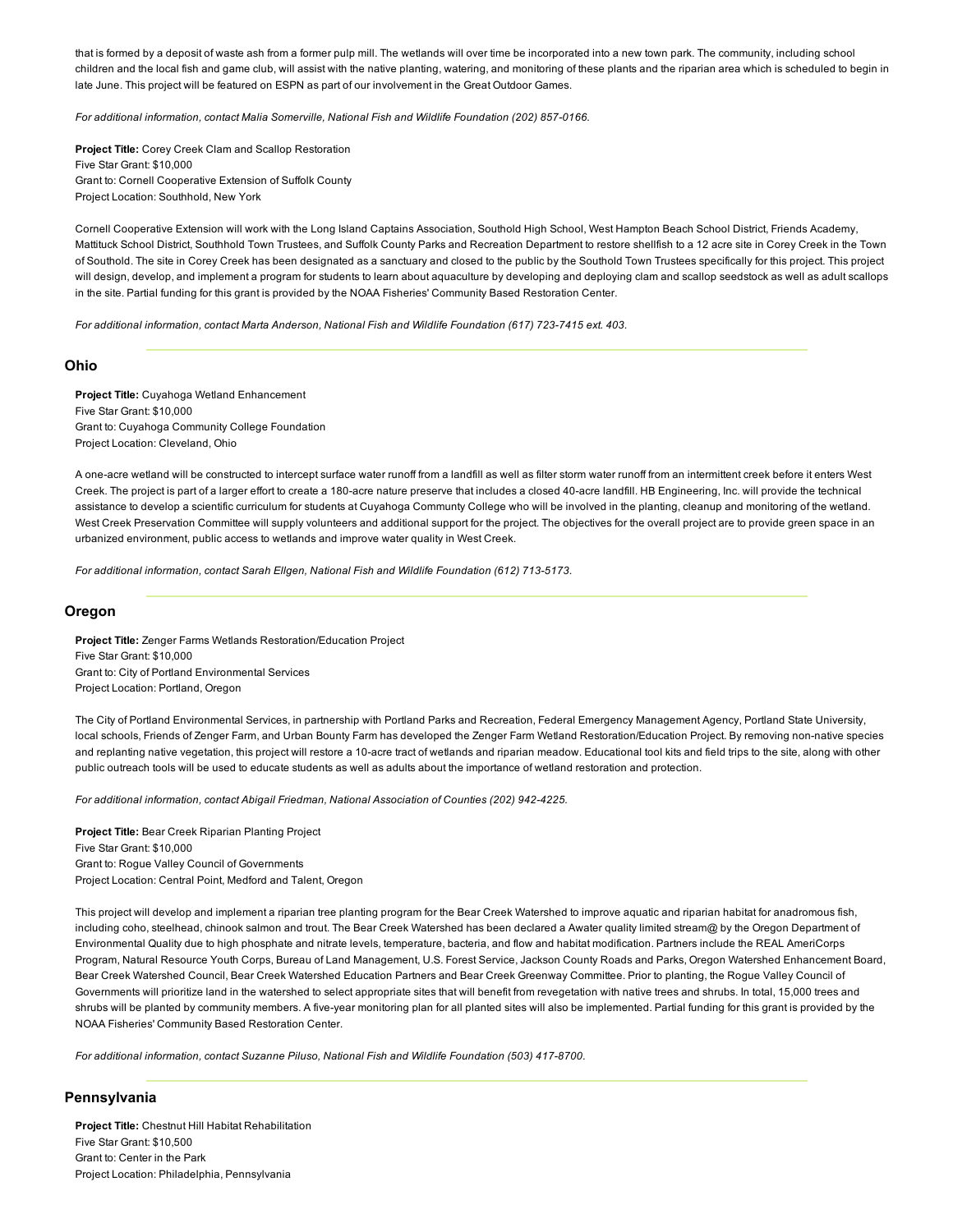Center in the Park and partners will involve senior citizen volunteers, college students and school children in a local watershed restoration project on Wissahickon Creek in northwest Philadelphia. Native trees will be planted along the north bank in an area owned by the Morris Arboretum of the University of Pennsylvania to stabilize the stream bank. On the south shore, hazardous trees and invasive species will be identified and removed and native species will be preserved and restored to fill in canopy gaps. Through the Center's conservation education program, the Chestnut Hill Habitat Rehabilitation project will bring together the Park Senior Environment Corps, Stroud Water Research Center, the Philadelphia Water Department's Education Program, and 4th and 5th grade students from Philadelphia's Fulton Elementary School to re-establish native habitats and landscapes, reduce non-point source pollution, and create a long term monitoring, data collection, and educational program.

For additional information, contact Malia Somerville, National Fish and Wildlife Foundation (202) 857-0166.

Project Title: Tookany Park Streambank Restoration Five Star Grant: \$15,000 Grant to: Township of Cheltenham Project Location: Montgomery County, Pennsylvania

The Township of Cheltenham, in partnership with: Friends of High School Park, Friends of Tookany Creek, Friends of Ralph Morgan, Glenside Green, EASI Senior Environmental, Philadelphia Earth Force, Philadelphia Suburban Water Company, U.S. Fish and Wildlife Service, and Montgomery County Conservation District has developed the Tookany Creek Park Streambank Restoration. The project will revitalize and restore one section of flood-ravaged Tookany Creek. Along with this comprehensive creekside restoration, the project will develop a watershed information and a training manual for middle school students about issues related to the Tookany Creek Watershed. Partial funding for this grant is provided by Lockheed Martin Corporation.

*For additional information, contact Abigail Friedman, National Association of Counties (202) 9424225.*

Project Title: Vintondale Clarification Marsh Five Star Grant: \$10,000 Grant to: AMD & Art Project Location: Vintondale, Pennsylvania

In order to treat acid mine drainage (AMD) discharge flowing through Vintondale into Blacklick Creek from years of coal mining that occurred in the early 20th Century, the Vintondale Clarification Marsh Project will establish 6 acres of deepwater marsh wetlands by first removing existing coal refuse and replacing it with an organic base and compost. Water treated in 6 treatment ponds will then be allowed to flow into the marsh. The marsh will then be planted with native wetland vegetation to encourage wildlife to the area. The site will also serve as and environmental education center where the community can learn about the effects of AMD, the important role that wetlands play in the ecosystem, and will allow community involvement in the restoration effort.

For additional information, contact Robert Johnson, Wildlife Habitat Council (301) 588-8994.

# Rhode Island

Project Title: Riverside Mills Restoration Five Star Grant: \$11,500 Grant to: The Woonasquatucket River Watershed Council Project Location: Olneyville, Rhode Island

In a multi-partnered effort that includes the Audubon Society, the City of Providence, the Natural Resources Conservation Service, the Rhode Island Department of Environmental Management, and a major community component, the Woonasquatucket River Watershed Council (WRWC) will lead work toward restoring a wetland and riparian buffer at Riverside Mills, a designated 8-acre Abrownfields@ site. This site has received national attention in its unique effort to promote the reuse of brownfields to meet the educational, open space, and recreational opportunities for underserved and disadvantaged populations. Also, Riverside Mills is a top priority site within the Woonasquatucket River watershed revitalization effort. In addition, WRWC plans to enlist and train high school students to lead and monitor activities on water quality and wildlife.

*For additional information, contact Marta Anderson, National Fish and Wildlife Foundation (617) 723-7415 ext.403.* 

# Tennessee

Project Title: Beaver Creek Riparian and Wetland Restoration Five Star Grant: \$5,000 Grant to: Knox County Parks and Recreation Department Project Location: Knoxville, Tennessee

Sponsored by the Knox County Parks and Recreation Department, the Beaver Creek Riparian and Wetland Restoration Project is designed to restore the intensely developed riparian zone along Beaver Creek. The project partners, which include the University of Tennessee, NRCS, TVA, Knox County, Hallsdale-Powell Utility District, and others, will initiate a long-term educational program to influence development practices in Beaver Creek watershed through demonstrations and community education of riparian and wetland restoration, management and stewardship. Specific activities will include: restoring riparian and wetland areas as the Halls Greenway Park, developing a small wetland and riparian plant arboretum, creating interpretive signage and education materials, sponsoring a workshop, and providing seedlings to private landowners at not cost.

For additional information, contact Robert Johnson, Wildlife Habitat Council (301) 588-8994.

# Texas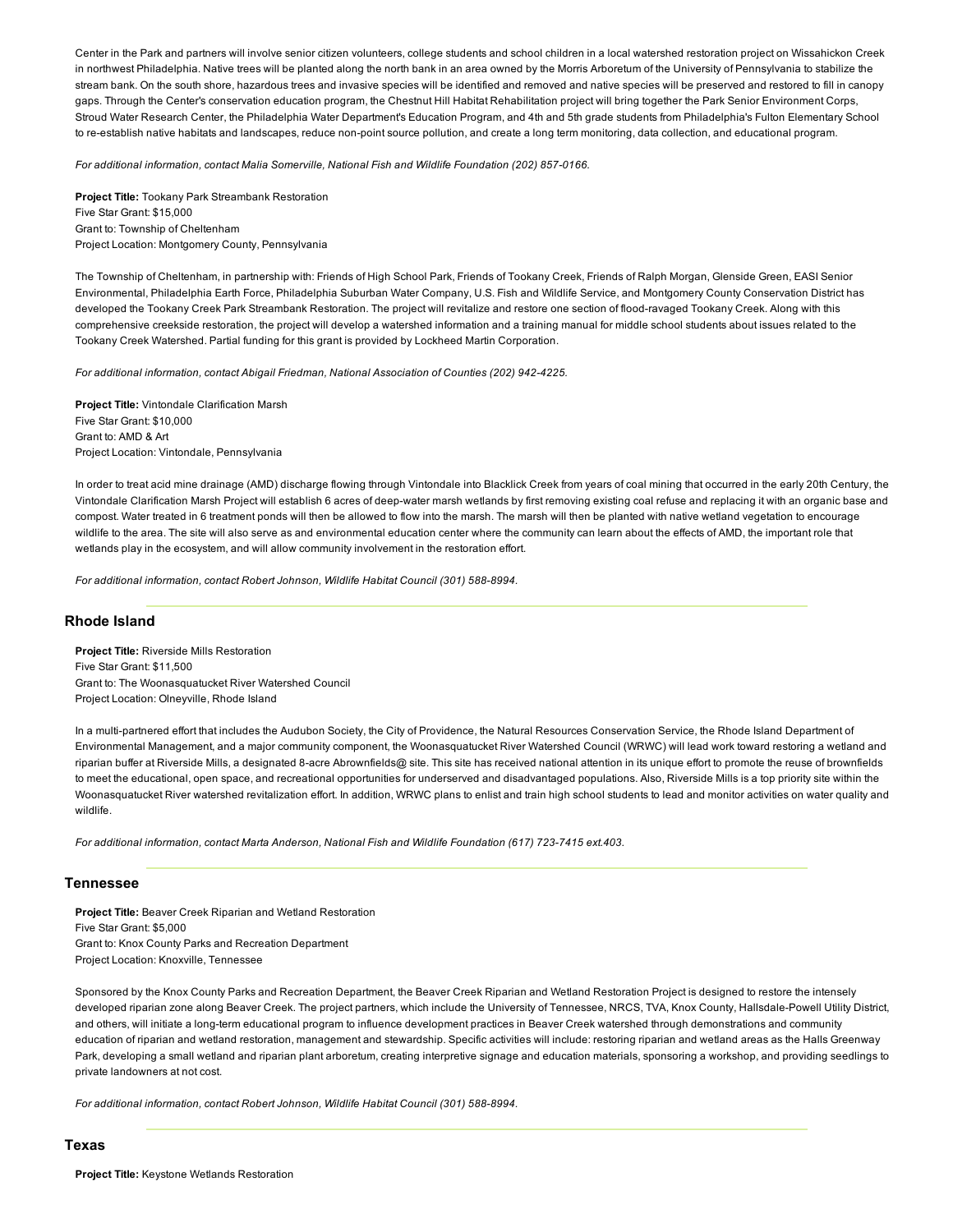Five Star Grant: \$10,000 Grant to: Keystone Heritage Park Project Location: El Paso, Texas

This grant will initiate Phase I of the restoration of the Keystone Wetlands, which are home to over 125 species of birds. Native plant species will be replanted to help combat the growth of invasive species that entered the area after the wetlands were partially drained. Raised walkways will be designed and constructed in order to keep visitors at a safe distance from nesting birds. Students from Desert View Middle School and Sunland Park Elementary will assist with the plantings. Plants will be contributed by Texas Parks and Wildlife and the University of Texas, El Paso. The restoration site will serve to educate people of all ages of the importance of desert wetlands. This area is believed to have supported an ancient village that is recognized as one of the most unique archeological discoveries west of the Mississippi River and will serve as a unique study site.

For additional information, contact Malia Somerville, National Fish and Wildlife Foundation (202) 857-0166.

Project Title: Clear Creek Riverbank Restoration Five Star Grant: \$10,000 Grant to: Clear Creek Environmental Foundation Project Location: League City, Texas

As part of a larger effort to restore critical wetlands and habitat within the Galveston Bay area, this project will begin restoring marshes of the Clear Creek river estuary. Volunteers and youth groups will collect grass seeds and grow seedlings to be planted at selected restoration sites. This effort will stabilize the riverbank and conserve important habitat for shellfish, birds and fish within and along the creek. Reliant Energy, ExxonMobil, and the Cities of Harris, Galveston, League, and Nassau Bay are providing support for this project. Funding for this grant is provided by the Gulf of Mexico Program, which is a partnership underwritten by EPA, Lockheed Martin Corporation, and the NOAA Fisheries' Community Based Restoration Program.

For additional information, contact Malia Somerville, National Fish and Wildlife Foundation (202) 857-0166.

Project Title: Riverview Wetlands Restoration Five Star Grant: \$10,000 Grant to: Riverview Farms Project Location: Lake Creek, Texas

Riverview Farms, consisting of 1455 acres of Sulphur River bottomland forest, is a privately owned, recently retired farm. Partners such as NRCS, Ducks Unlimited, Girl Scout of America, and others will restore wetlands and native bottomland hardwood forest by improving hydric soil conditions and eliminating erosion problems around the wetlands. This will be accomplished by constructing low level dikes, utilizing water control devices, and planting 471 acres of native trees and 428 acres of native grasses and shrubs. The site will be used as an outdoor classroom for local schools and youth groups that will target the rural farming community surrounding the site. This Five-Star project will serve as a catalyst for placing the land into a permanent conservation easement that will be managed by NRCS.

For additional information, contact Robert Johnson, Wildlife Habitat Council (301) 588-8994.

# Washington

Project Title: Turner's Bay Restoration Five Star Grant: \$13,040 Grant to: Swinomish Indian Tribal Community Project Location: LaConner, WA

The Swinomish Indian Tribal Community will partner with Washington State Department of Ecology, Washington State Department of Agriculture, the Washington State Fish and Wildlife Service, Skagit County Noxious Weed Control Board, the Tribal Summer Youth Corps, and the Bureau of Indian Affairs to eradicate 50% of the tideland noxious weed Spartina anglica from 6.5 acres of Turner's Bay. This effort will significantly reduce the current threat to the Bay's ecological, social, and economic resources, which include a variety shellfish and out-migrating juvenile salmon species. This project is part of a larger effort to control Spartina and will follow the removal and long-term monitoring quidelines in the Swinomish Tribe's Management Control Plan. Foundation funds will be used for contractual services and supplies for the weed removal.

For additional information, contact Malia Somerville, National Fish and Wildlife Foundation (202) 857-0166.

Project Title: Native Plants for Riparian Areas Five Star Grant: \$8,000 Grant to: Skaagit Fisheries Enhancement Group Project Location: Sedro Wooley, WA

The Skagit Fisheries Enhancement Group will partner with private landowners, The Nature Conservancy, the Skagit Land Trust, the Skagit Conservation District, the Skagit Conservation District, the Skagit System Cooperative, Skagit County, and Washington State Department of Fish and Wildlife to establish a nursery for growing native plants to use at riparian restoration sites along salmon streams. Volunteers and atrisk youth will be involved in growing the plants and transplanting them to restoration projects. This project will support the propagation and growing of native plants, as well as restoration efforts at a minimum of five sites over the next year.

For additional information, contact Malia Somerville, National Fish and Wildlife Foundation (202) 857-0166.

Project Title: Students for Salmon Five Star Grant: \$15,000 Grant to: Nooksack Salmon Enhancement Association Project Location: Whatcom County, Washington